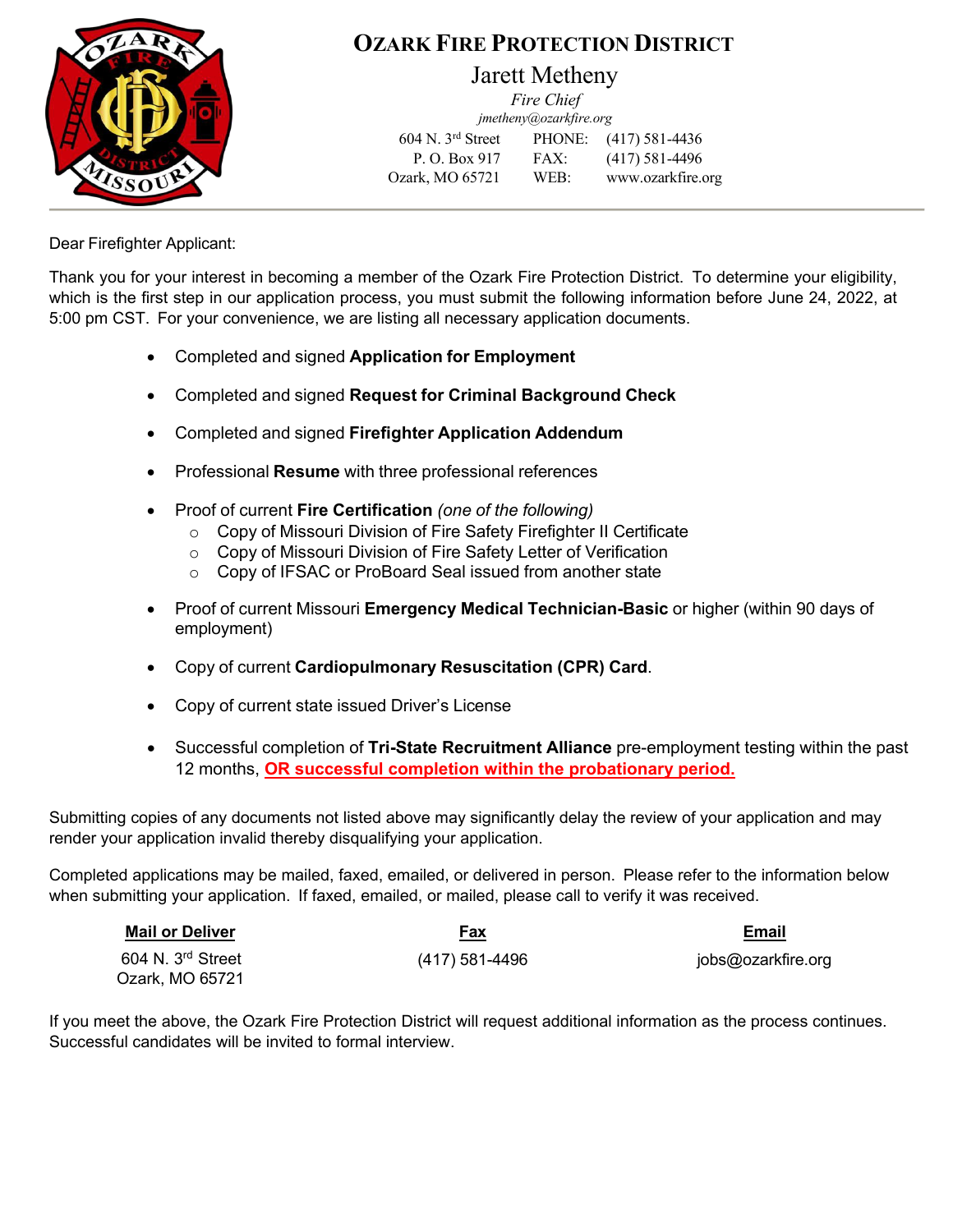

## **Ozark Fire Protection District**

| 604 N. 3 <sup>rd</sup> Street | P: (417) 58 |
|-------------------------------|-------------|
| P.O. Box 917                  | F: (417) 58 |
| Ozark, MO 65721               | www.ozarkt  |

81-4436  $1 - 4496$ fire.org

**INSTRUCTIONS:**

Type or print your answers to all questions listed on the application. The Ozark Fire Protection District requires that all individuals interested in employment complete an official application and will accept a professional resume as a supplement to the application form. Applicants must attach copies of all supporting documentation to the official application.

| Position for which you are applying (one per application):<br><b>Date</b><br>Part-Time<br>Full-Time<br>Volunteer<br>Please tell us, how did you find out about this position?<br>Other Website:<br><b>OFPD Website</b><br>Other:<br>Published Ad<br>Please complete (enter all applicable information and check one preferred method of contact):<br>Home Phone<br><b>Work Phone</b> |  |  |  |
|--------------------------------------------------------------------------------------------------------------------------------------------------------------------------------------------------------------------------------------------------------------------------------------------------------------------------------------------------------------------------------------|--|--|--|
|                                                                                                                                                                                                                                                                                                                                                                                      |  |  |  |
|                                                                                                                                                                                                                                                                                                                                                                                      |  |  |  |
|                                                                                                                                                                                                                                                                                                                                                                                      |  |  |  |
|                                                                                                                                                                                                                                                                                                                                                                                      |  |  |  |
|                                                                                                                                                                                                                                                                                                                                                                                      |  |  |  |
|                                                                                                                                                                                                                                                                                                                                                                                      |  |  |  |
|                                                                                                                                                                                                                                                                                                                                                                                      |  |  |  |
| Cell Phone<br>E-Mail Address                                                                                                                                                                                                                                                                                                                                                         |  |  |  |
| Name<br>(first)<br>(middle)<br>(last)                                                                                                                                                                                                                                                                                                                                                |  |  |  |
| <b>Street Address</b><br>Have you ever worked for the<br><b>Apt./Suite</b><br><b>Ozark Fire Protection District?</b><br>Yes<br><b>No</b>                                                                                                                                                                                                                                             |  |  |  |
| City<br><b>Zip Code</b><br>When<br><b>State</b>                                                                                                                                                                                                                                                                                                                                      |  |  |  |
| to<br>When                                                                                                                                                                                                                                                                                                                                                                           |  |  |  |
| Are you legally authorized to work in the U.S.?<br>Can you provide evidence of your eligibility to work?<br>Yes<br>Yes<br>No<br>No                                                                                                                                                                                                                                                   |  |  |  |
| Do you have relatives employed by the Ozark Fire Protection District?<br>Yes<br>No                                                                                                                                                                                                                                                                                                   |  |  |  |
| If so, list name(s) and relationship(s)?                                                                                                                                                                                                                                                                                                                                             |  |  |  |
|                                                                                                                                                                                                                                                                                                                                                                                      |  |  |  |
| Do you have a valid Missouri Driver's License?<br>Yes<br>No                                                                                                                                                                                                                                                                                                                          |  |  |  |
| The Ozark Fire Protection District may verify all information, including moving violations.                                                                                                                                                                                                                                                                                          |  |  |  |
| Do you have a High School Diploma or G.E.D. Certificate?<br>Yes<br>No<br><b>High School</b>                                                                                                                                                                                                                                                                                          |  |  |  |
| / G.E.D.<br>Prior to an interview, the district may require official copies of college or university transcripts or High School or<br>G.E.D. certificate or Diploma, or professional certificates.                                                                                                                                                                                   |  |  |  |
| Location<br>Dates (To and From)<br><b>Credit Hours Earned</b><br>Name<br>College or                                                                                                                                                                                                                                                                                                  |  |  |  |
| <b>University</b><br><b>Type of Degree</b><br><b>Date Graduated</b><br>Minor<br>Major                                                                                                                                                                                                                                                                                                |  |  |  |
| Dates (To and From)<br>Name<br><b>Credit Hours Earned</b><br>Location<br>College or                                                                                                                                                                                                                                                                                                  |  |  |  |
| <b>University</b><br><b>Type of Degree</b><br><b>Date Graduated</b><br>Major<br>Minor                                                                                                                                                                                                                                                                                                |  |  |  |
| Dates (To and From)<br>Name<br>Location<br><b>Credit Hours Earned</b>                                                                                                                                                                                                                                                                                                                |  |  |  |
| College or<br><b>University</b><br><b>Type of Degree</b><br>Major<br>Minor<br><b>Date Graduated</b>                                                                                                                                                                                                                                                                                  |  |  |  |

**List all applicable certificates and/or licenses.**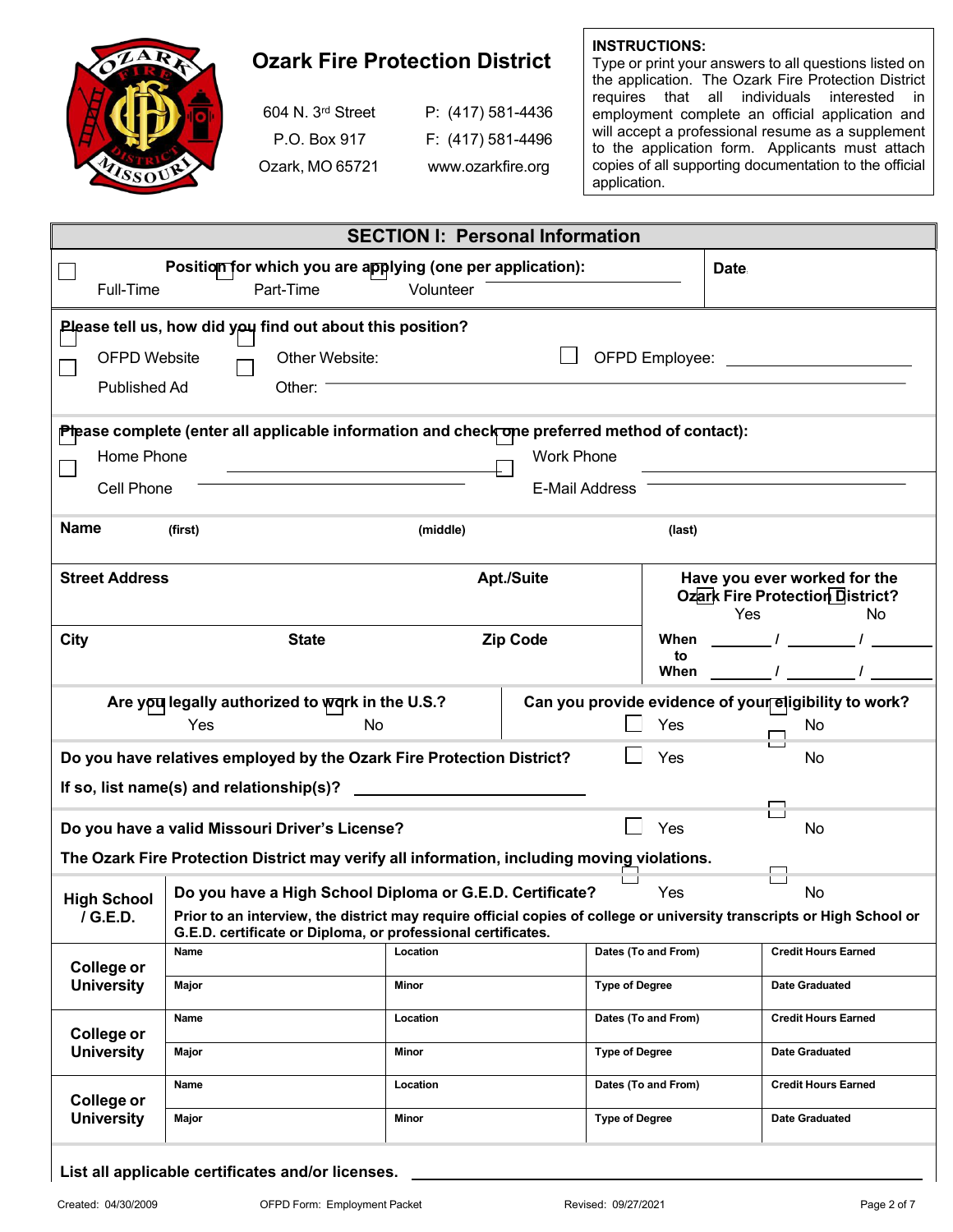(you may attach a separate sheet if needed)

|                                                                                                                                                                                                                                      | <b>SECTION II: Employment Record</b>                                                                                  |                                                                                                                                                                                                                                                                                                                              |  |
|--------------------------------------------------------------------------------------------------------------------------------------------------------------------------------------------------------------------------------------|-----------------------------------------------------------------------------------------------------------------------|------------------------------------------------------------------------------------------------------------------------------------------------------------------------------------------------------------------------------------------------------------------------------------------------------------------------------|--|
| Beginning with current or most recent dates, provide a comprehensive description of your professional experience.<br>If you require additional space, attach an additional sheet to this document.                                   |                                                                                                                       |                                                                                                                                                                                                                                                                                                                              |  |
|                                                                                                                                                                                                                                      |                                                                                                                       |                                                                                                                                                                                                                                                                                                                              |  |
|                                                                                                                                                                                                                                      |                                                                                                                       |                                                                                                                                                                                                                                                                                                                              |  |
| Address ____________________                                                                                                                                                                                                         | City/State ______                                                                                                     |                                                                                                                                                                                                                                                                                                                              |  |
| Title <u>Community Starting Salary Community Starting Salary Community Starting Salary Community Starting Salary Community Starting Salary Community Starting Salary Community Starting Salary Community Starting Starting Start</u> |                                                                                                                       | Ending Salary ___________________                                                                                                                                                                                                                                                                                            |  |
| Duties _______________________                                                                                                                                                                                                       |                                                                                                                       |                                                                                                                                                                                                                                                                                                                              |  |
|                                                                                                                                                                                                                                      |                                                                                                                       |                                                                                                                                                                                                                                                                                                                              |  |
| Reason for Leaving ____________                                                                                                                                                                                                      |                                                                                                                       | ,我们也不能在这里的时候,我们也不能在这里的时候,我们也不能会在这里的时候,我们也不能会在这里的时候,我们也不能会在这里的时候,我们也不能会在这里的时候,我们也                                                                                                                                                                                                                                             |  |
| Employer <u>_____________________</u>                                                                                                                                                                                                |                                                                                                                       |                                                                                                                                                                                                                                                                                                                              |  |
|                                                                                                                                                                                                                                      |                                                                                                                       |                                                                                                                                                                                                                                                                                                                              |  |
| Address ____________________                                                                                                                                                                                                         | City/State                                                                                                            |                                                                                                                                                                                                                                                                                                                              |  |
|                                                                                                                                                                                                                                      |                                                                                                                       | Ending Salary __________________                                                                                                                                                                                                                                                                                             |  |
| Duties ______________________                                                                                                                                                                                                        |                                                                                                                       |                                                                                                                                                                                                                                                                                                                              |  |
|                                                                                                                                                                                                                                      |                                                                                                                       |                                                                                                                                                                                                                                                                                                                              |  |
| Reason for Leaving ____________                                                                                                                                                                                                      | <u> 1989 - Johann Stein, marwolaethau a bhann an t-Amhain ann an t-Amhain an t-Amhain an t-Amhain an t-Amhain an </u> |                                                                                                                                                                                                                                                                                                                              |  |
|                                                                                                                                                                                                                                      |                                                                                                                       |                                                                                                                                                                                                                                                                                                                              |  |
|                                                                                                                                                                                                                                      |                                                                                                                       |                                                                                                                                                                                                                                                                                                                              |  |
| Address _____________________                                                                                                                                                                                                        | City/State ______                                                                                                     |                                                                                                                                                                                                                                                                                                                              |  |
|                                                                                                                                                                                                                                      |                                                                                                                       | Ending Salary ___________________                                                                                                                                                                                                                                                                                            |  |
| Duties ______________________                                                                                                                                                                                                        |                                                                                                                       |                                                                                                                                                                                                                                                                                                                              |  |
|                                                                                                                                                                                                                                      |                                                                                                                       |                                                                                                                                                                                                                                                                                                                              |  |
| Reason for Leaving ____________                                                                                                                                                                                                      |                                                                                                                       |                                                                                                                                                                                                                                                                                                                              |  |
| Employer ________                                                                                                                                                                                                                    |                                                                                                                       |                                                                                                                                                                                                                                                                                                                              |  |
| Starting Date <b>Constanting Date Constanting Date Constanting Date</b>                                                                                                                                                              |                                                                                                                       | Total Time Employed __________________                                                                                                                                                                                                                                                                                       |  |
| Address _____________________                                                                                                                                                                                                        | City/State ______                                                                                                     |                                                                                                                                                                                                                                                                                                                              |  |
|                                                                                                                                                                                                                                      |                                                                                                                       | Ending Salary ___________________                                                                                                                                                                                                                                                                                            |  |
| Duties _______________________                                                                                                                                                                                                       |                                                                                                                       |                                                                                                                                                                                                                                                                                                                              |  |
| Reason for Leaving ____________                                                                                                                                                                                                      |                                                                                                                       |                                                                                                                                                                                                                                                                                                                              |  |
|                                                                                                                                                                                                                                      |                                                                                                                       | Have you ever been convicted, plead guilty or no contest, or placed on deferred adjudication or probation for any                                                                                                                                                                                                            |  |
| offense other than traffic violations?                                                                                                                                                                                               |                                                                                                                       |                                                                                                                                                                                                                                                                                                                              |  |
|                                                                                                                                                                                                                                      |                                                                                                                       | Yes<br>No                                                                                                                                                                                                                                                                                                                    |  |
| Provide details (charges, penalties, where, when, and disposition) _                                                                                                                                                                 |                                                                                                                       |                                                                                                                                                                                                                                                                                                                              |  |
| By signing below, I certify, authorize, or acknowledge:                                                                                                                                                                              |                                                                                                                       |                                                                                                                                                                                                                                                                                                                              |  |
|                                                                                                                                                                                                                                      |                                                                                                                       | That all of the information provided by me on this application for employment and any attachments or supporting documents I submit are accurate. Recognizing                                                                                                                                                                 |  |
| is accurate and free from intentional omission, falsification, or misleading information.                                                                                                                                            |                                                                                                                       | that the Ozark Fire Protection District may rely upon information I provide to make an employment decision, I hereby certify that all information herein presented                                                                                                                                                           |  |
|                                                                                                                                                                                                                                      |                                                                                                                       | I authorize the Ozark Fire Protection District to conduct background, personal, criminal, employment history, or any type of investigation it may require to<br>determine of my fitness for the position for which I have applied. Additionally, I understand that the District may require a physical, mental, or drug pre- |  |

employment screening after the District has made me a conditional offer for employment.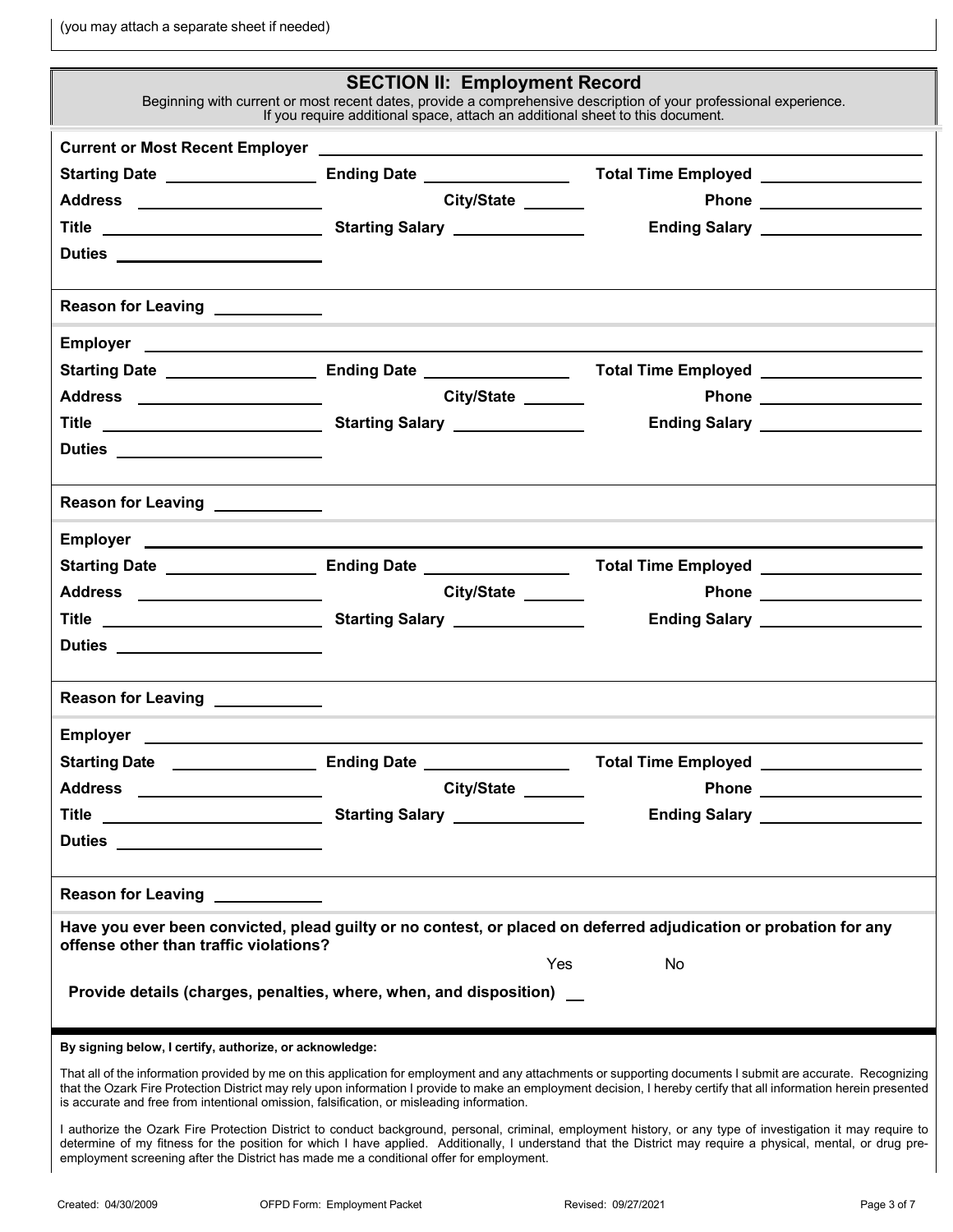| <b>Usual Signature of Applicant</b> |  |
|-------------------------------------|--|
|-------------------------------------|--|

 $\Box$ 

 $\Box$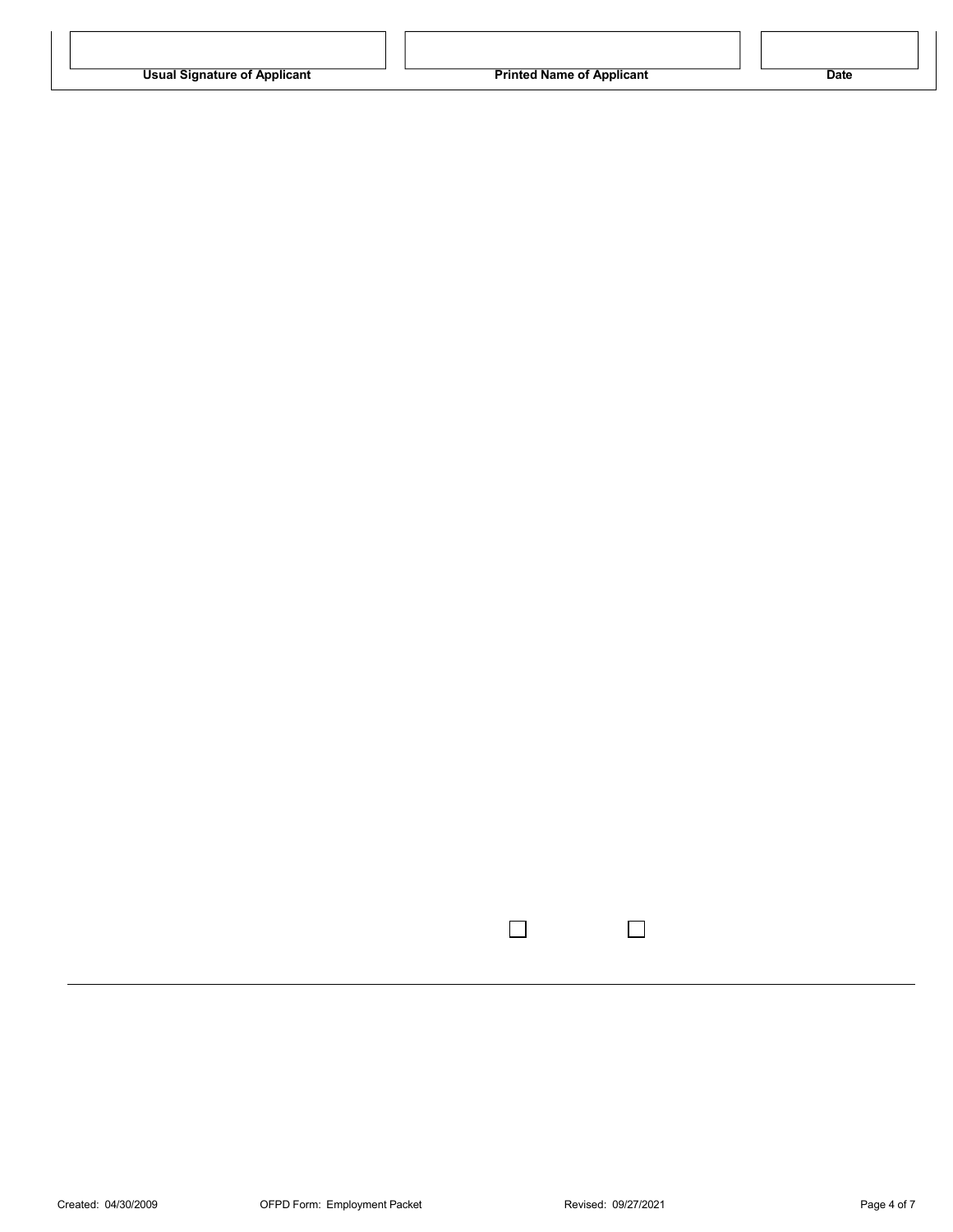

# **REQUEST FOR CRIMINAL BACKGROUND CHECK**

| <b>NAME:</b>                                           |                    |                                 |            |  |
|--------------------------------------------------------|--------------------|---------------------------------|------------|--|
| Last                                                   | First              | Middle                          | $Jr$ / Sr. |  |
| <b>MAIDEN / ALIAS:</b><br>Last                         | First              | Middle                          | Jr. / Sr.  |  |
| SEX:<br>Male<br>Female                                 | DOB:<br>$\sqrt{1}$ | SSN:<br>$\sim 100$ km s $^{-1}$ |            |  |
| <b>Black</b><br><b>RACE:</b><br>Caucasian              | Hispanic<br>Asian  | Other                           |            |  |
| <b>ADDRESS:</b>                                        |                    |                                 |            |  |
| Street / P.O.                                          | City               | State                           | Zip Code   |  |
| <b>REQUESTING ENTITY</b>                               |                    |                                 |            |  |
| <b>OZARK FIRE PROTECTION DISTRICT</b><br>P. O. BOX 917 |                    |                                 |            |  |
| <b>OZARK, MO 65721</b>                                 |                    |                                 |            |  |
|                                                        | $(417) 581 - 4436$ |                                 |            |  |
| NON-PROFIT POLITICAL SUBDIVISION                       |                    |                                 |            |  |
| <b>REQUEST FOR:</b>                                    | <b>EMPLOYMENT</b>  | <b>VOLUNTEER</b>                |            |  |

This Criminal History Record Check document, signed by the applicant, will serve as written consent to check criminal records and offender information by the requestor. The information obtained shall be confidential and any person who discloses the information beyond the scope allowed in Sections 43, 540 and 589.400 RSMo., shall be subject to prosecution for a Class A misdemeanor.

Signature of Subject of Request **Date** Date **Date** Date **Date** Date **Date Date**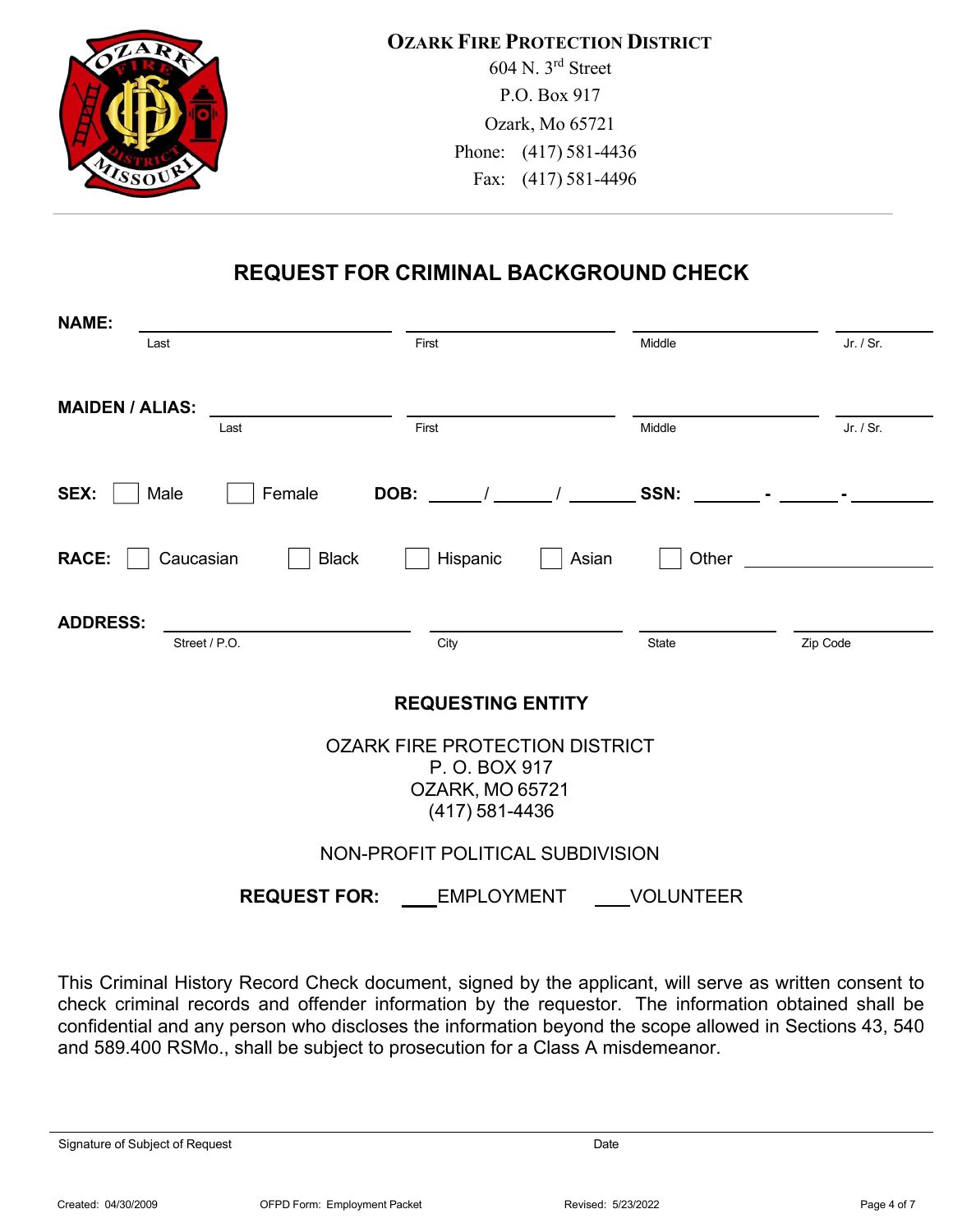

#### **Firefighter Application Addendum**



| Name: | DOB: _                                                                                                                                                                                                                                                                                                                                                                                                                                                                                                                                 | mm/dd/yyyy | Date: |                       |            |     |
|-------|----------------------------------------------------------------------------------------------------------------------------------------------------------------------------------------------------------------------------------------------------------------------------------------------------------------------------------------------------------------------------------------------------------------------------------------------------------------------------------------------------------------------------------------|------------|-------|-----------------------|------------|-----|
|       | Last, First, Middle                                                                                                                                                                                                                                                                                                                                                                                                                                                                                                                    |            |       |                       | mm/dd/yyyy |     |
|       | The Ozark Fire Protection District (OFPD) requires that all applicants answer the following questions. Your responses will provide the OFPD<br>with essential information to determine your eligibility and overall qualifications to become a firefighter. Please print or type your responses<br>in black or blue ink. Answer all questions accurately and completely. You must respond to ALL questions. If the options presented as<br>responses do not apply to your particular situation, simply write N/A next to the question. |            |       |                       |            |     |
|       |                                                                                                                                                                                                                                                                                                                                                                                                                                                                                                                                        |            |       | <b>Check one ONLY</b> |            |     |
| 1.    | Do you have a high school diploma or GED?                                                                                                                                                                                                                                                                                                                                                                                                                                                                                              |            |       | Yes                   |            | No  |
|       | Have you ever been convicted of anything other than a misdemeanor traffic                                                                                                                                                                                                                                                                                                                                                                                                                                                              |            |       |                       |            |     |
| 2.    | charge?<br>(A conviction includes probation, community supervision, or deferred adjudication for purposes of this application.)                                                                                                                                                                                                                                                                                                                                                                                                        |            |       | Yes                   |            | No  |
|       |                                                                                                                                                                                                                                                                                                                                                                                                                                                                                                                                        |            |       |                       |            |     |
| 3.    | Do you currently use any illegal drugs?                                                                                                                                                                                                                                                                                                                                                                                                                                                                                                |            |       | Yes                   |            | No  |
| 4.    | Have you ever been convicted of a family violence offense?                                                                                                                                                                                                                                                                                                                                                                                                                                                                             |            |       | Yes                   |            | No  |
| 5.    | Have y u ever been in the military?                                                                                                                                                                                                                                                                                                                                                                                                                                                                                                    |            |       | Yes                   |            | No  |
|       | (Please atta ch any and all paperwork)                                                                                                                                                                                                                                                                                                                                                                                                                                                                                                 |            |       |                       |            |     |
| 6.    | Have you been convicted of a moving traffic violation in the past twelve (12)<br>months, i.e., speeding, ran red light, ran stop sign, etc.?                                                                                                                                                                                                                                                                                                                                                                                           |            |       | Yes                   |            | No. |
| 6а.   | If yes, how many have you received in the past twelve (12) months?                                                                                                                                                                                                                                                                                                                                                                                                                                                                     |            |       |                       |            |     |
|       |                                                                                                                                                                                                                                                                                                                                                                                                                                                                                                                                        |            |       |                       |            |     |
| 7.    | Are you related to the fourth $(4th)$ degree by blood or affinity to a member of<br>the Board of Directors or a Chief Officer of the Ozark Fire Protection District?                                                                                                                                                                                                                                                                                                                                                                   |            |       | Yes                   |            | No  |
|       |                                                                                                                                                                                                                                                                                                                                                                                                                                                                                                                                        |            |       |                       |            |     |

**AUTHORITY TO RELEASE INFORMATION:** By signing below, I affirm, agree, and understand that all statements on this form are true and accurate. I further understand that any misrepresentation, falsification, or material omission of information or data on this application for employment (full-time or volunteer status) may result in exclusion from further consideration or, if hired, may result in termination of employment.

Furthermore, I authorize the Ozark Fire Protection District to verify all information I have submitted on this application for employment (full-time or volunteer). I also give consent to the release of information to authorize officers, agents, and/or employees of the Ozark Fire Protection District, which may include but not be limited to information concerning my past and present work; including my official personnel files; attendance records; evaluations; educational records including transcripts; military service; law enforcement records; and/or any personnel record deemed necessary. In addition, I authorize appropriate officers, agents, and/or employees of the Ozark Fire Protection District to inquire of third parties such as credit bureaus, educational entities, present and past employers, and fire service organizations. I also absolve the Ozark Fire Protection District and all third parties from any and all claims of any nature that I may have now or in the future as a result of any inquiry or response given to such inquiries made in connection with my application for employment.

**SIGNATURE: DATE:**